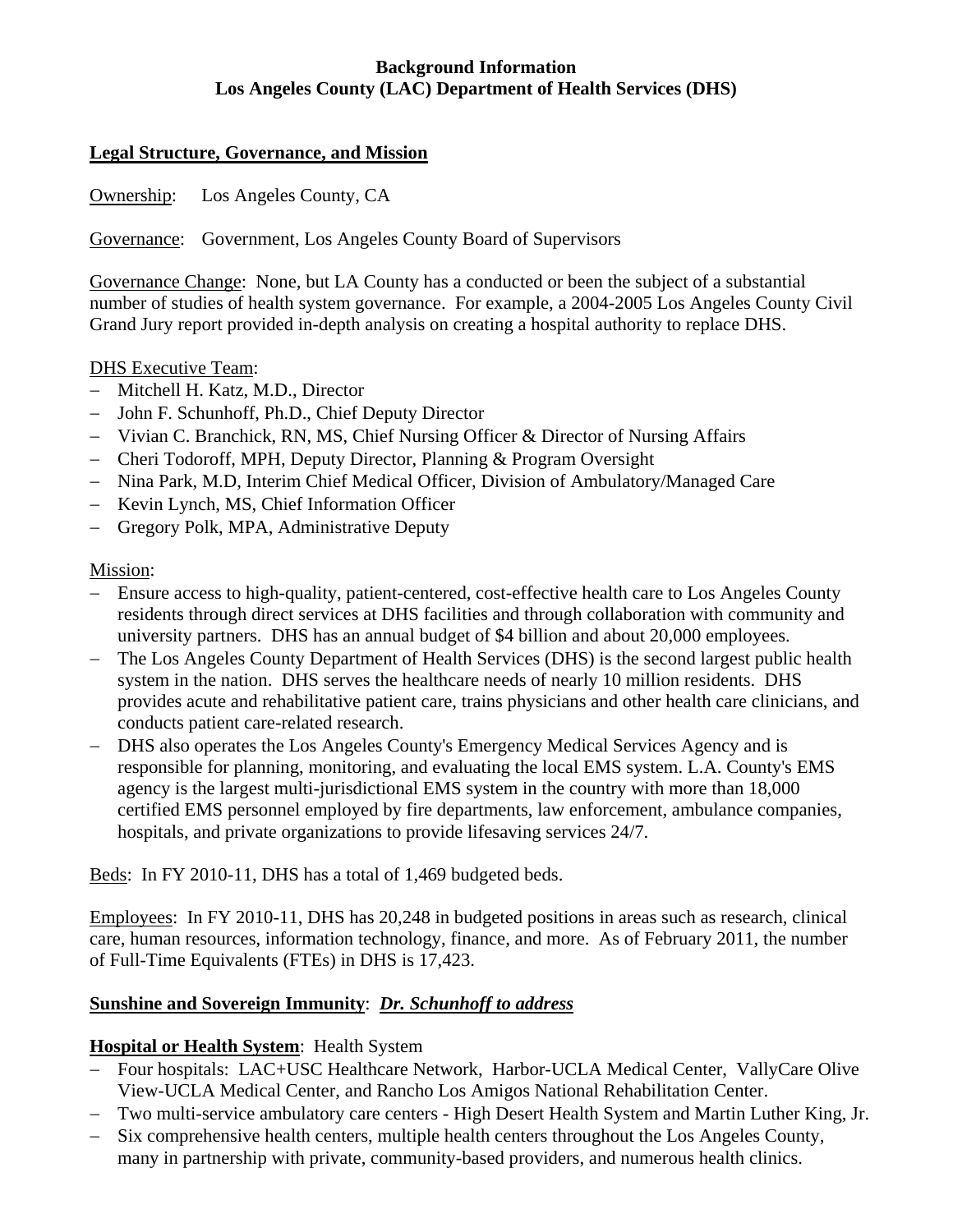### **Background Information Los Angeles County (LAC) Department of Health Services (DHS)**

## **Board, Selection, and Autonomy**: *Dr. Schunhoff to address*

### **Financial Relationship with County/City**:

- − DHS is 100% owned/operated by the County of Los Angeles
- − Over \$640 million was budgeted as General Fund operating subsidies for the Hospital Enterprise Funds in the adopted FY 2010-11 County budget.

**Budget Approval:** Los Angeles County Board of Supervisors

**Assets**: County owns facilities.

#### **Teaching Hospital**: Yes.

- − University of Southern California School of Medicine
- − UCLA School of Medicine
- − Charles R. Drew University of Medicine and Science

### **Independence**: *Dr. Schunhoff to address*

- − Labor Contracts and Compensation: ?
- − Contracting Authority for Goods and Services: ?

### **Medical Staff**: *Dr. Schunhoff to address*

- − Staffing: ?
- − Physicians' compensation for indigent care: ?
- − Physicians' compensation for teaching: ?

#### **Unions**: *Dr. Schunhoff to address*

**Unfunded Care:** DHS serves as the major provider of healthcare for the more than two million county residents without health insurance and provides the majority of all uncompensated medical care in the county.

| Federal *    | 38.9%  |
|--------------|--------|
| State $**$   | 22.2%  |
| County $***$ | 38.9%  |
| Total        | 100.0% |

#### **Payor Mix**

|                          |                  |                   | <b>Multi-service</b> | Comprehensive         |
|--------------------------|------------------|-------------------|----------------------|-----------------------|
|                          | Hospitals -      | Hospitals -       | <b>Ambulatory</b>    | & Community           |
| <b>Patient Mix</b>       | <b>Inpatient</b> | <b>Outpatient</b> | <b>Care Centers</b>  | <b>Health Centers</b> |
| Medi-Cal                 | 43.1%            | 23.9%             | 20.5%                | 10.9%                 |
| Uninsured                | 41.4%            | 49.0%             | 62.6%                | 73.7%                 |
| Medicare                 | 8.2%             | 8.8%              | 6.0%                 | 2.9%                  |
| <b>Other Third Party</b> | 6.3%             | 10.5%             | 7.2%                 | 3.9%                  |
| <b>Other Payor</b>       | 1.0%             | 7.8%              | 3.7%                 | 8.6%                  |
| Total                    | 100.0%           | 100.0%            | 100.0%               | 100.0%                |